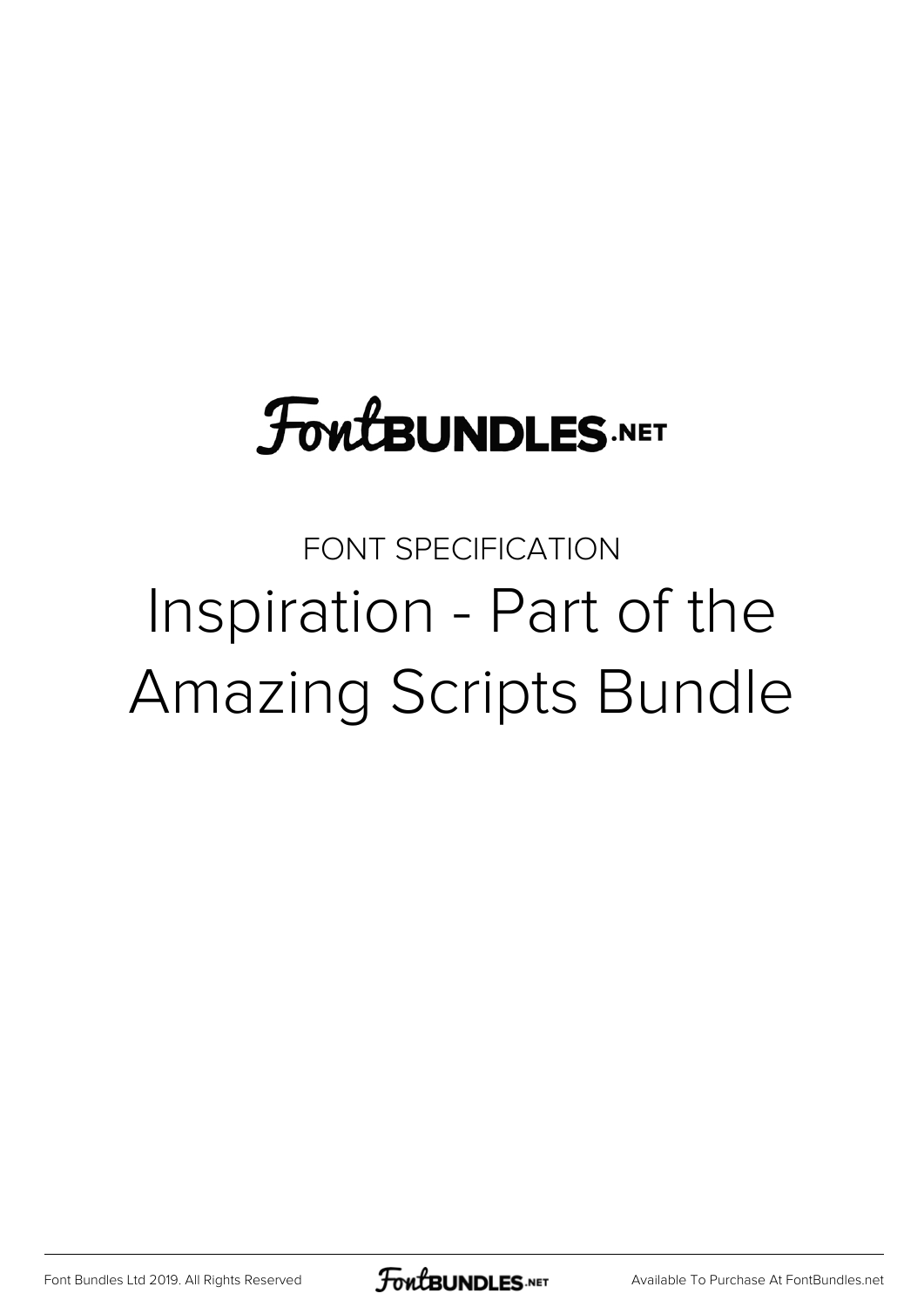## InspirationProfessional - Regular

**Uppercase Characters** 

ABCDEFGHIJKRMMOPQ RSTUVWXYZ

Lowercase Characters

 $a b c d e f g f i j k$  (W  $\eta$  op  $q$   $\iota$  s  $f$   $u \vee w$   $x y z$ 

**Numbers** 

 $0123456789$ 

Punctuation and Symbols

 $1''$  # \$  $\%$  &  $\%$  ( )  $*$  + , - . :  $\frac{1}{2}$   $\left\{ \begin{array}{ccc} 1 & 1 & 1 \\ 1 & 1 & 1 \end{array} \right\}$   $\left\{ \begin{array}{ccc} 1 & 1 & 1 \\ 1 & 1 & 1 \end{array} \right\}$  $\mathbb{R}$  $\pm$  2 3  $\mu$  of  $\cdot$  1 0  $\lambda$  1/4  $1/2$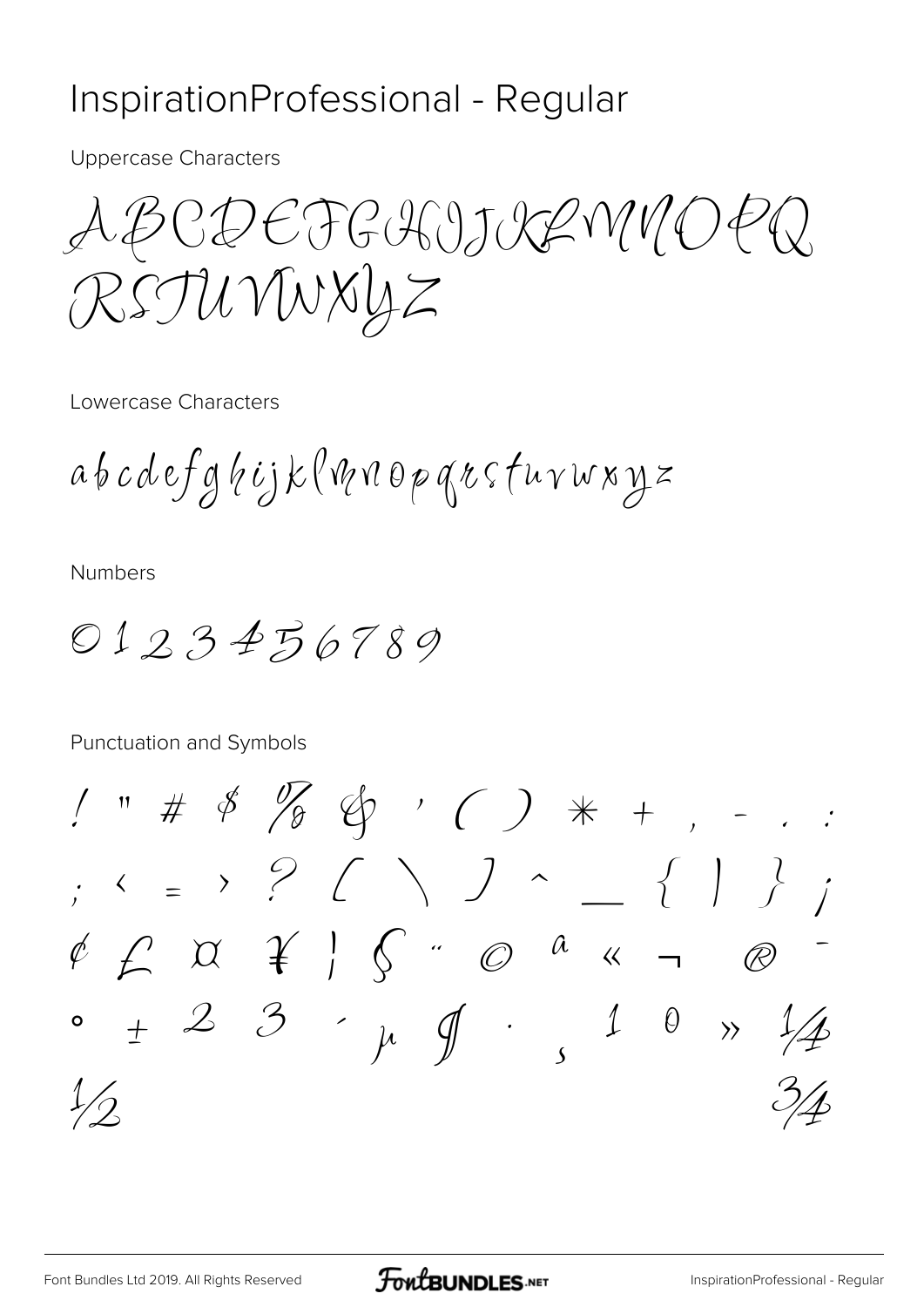All Other Glyphs

À Á Â Ã Ä Å Æ Ç È  $\acute{e}$   $\acute{e}$   $\acute{e}$   $\acute{0}$   $\acute{0}$   $\acute{0}$   $\ddot{0}$   $\ddot{0}$   $\ddot{1}$ Ò Ó Ô Õ Ö × Ø Ù Ú Û Ü Ý Þ ß à á â ã  $\ddot{a}$   $\ddot{a}$   $\alpha$   $c$   $\dot{e}$   $\ddot{e}$   $\ddot{e}$   $\ddot{e}$   $\ddot{c}$  $\tilde{\iota}$   $\tilde{\iota}$   $\tilde{\iota}$   $\tilde{\jmath}$   $\tilde{\eta}$   $\tilde{\varrho}$   $\tilde{\varrho}$   $\tilde{\varrho}$   $\tilde{\varrho}$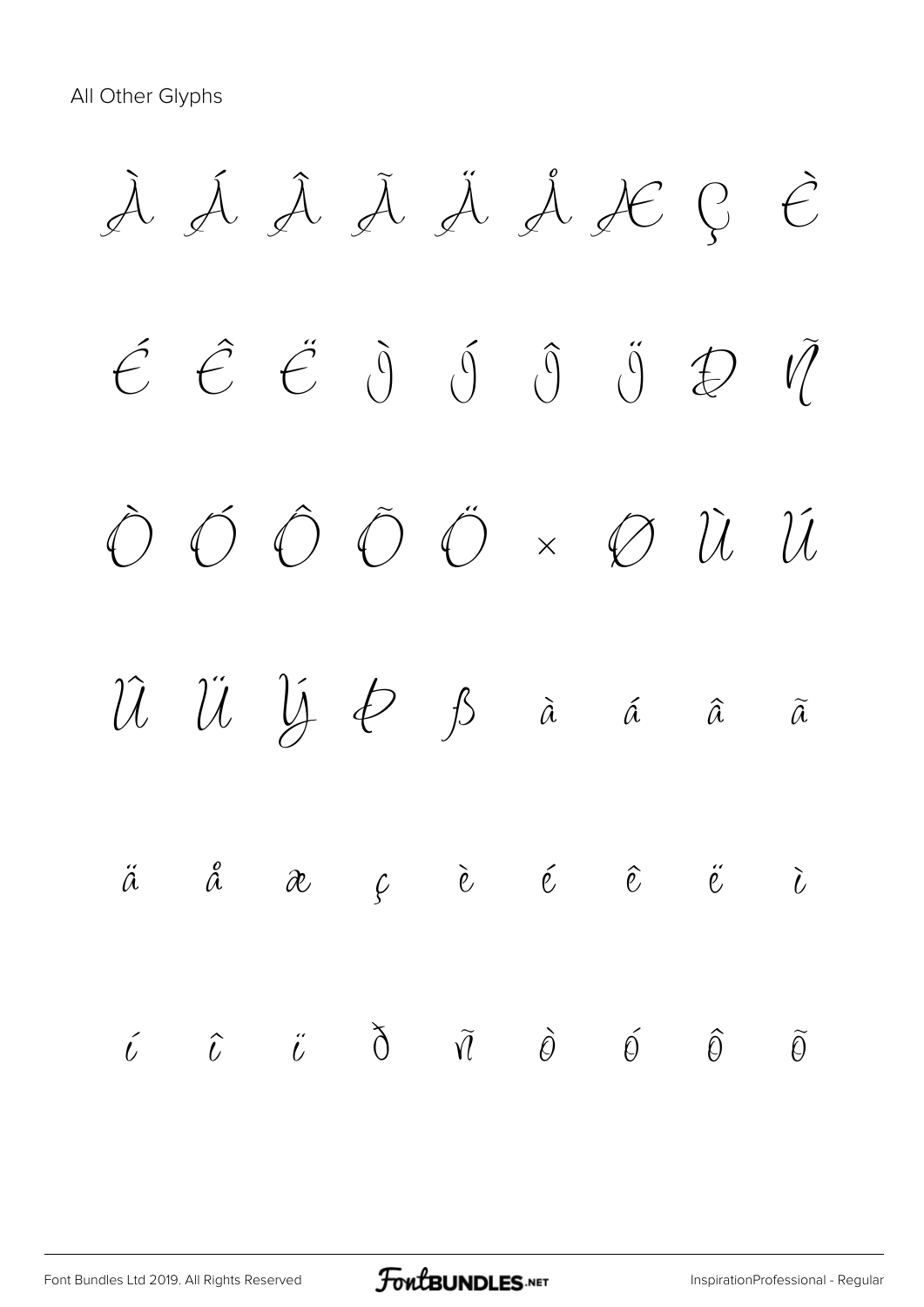

[Font Bundles Ltd 2019. All Rights Reserved](https://fontbundles.net/) **FoutBUNDLES.NET** [InspirationProfessional - Regular](https://fontbundles.net/)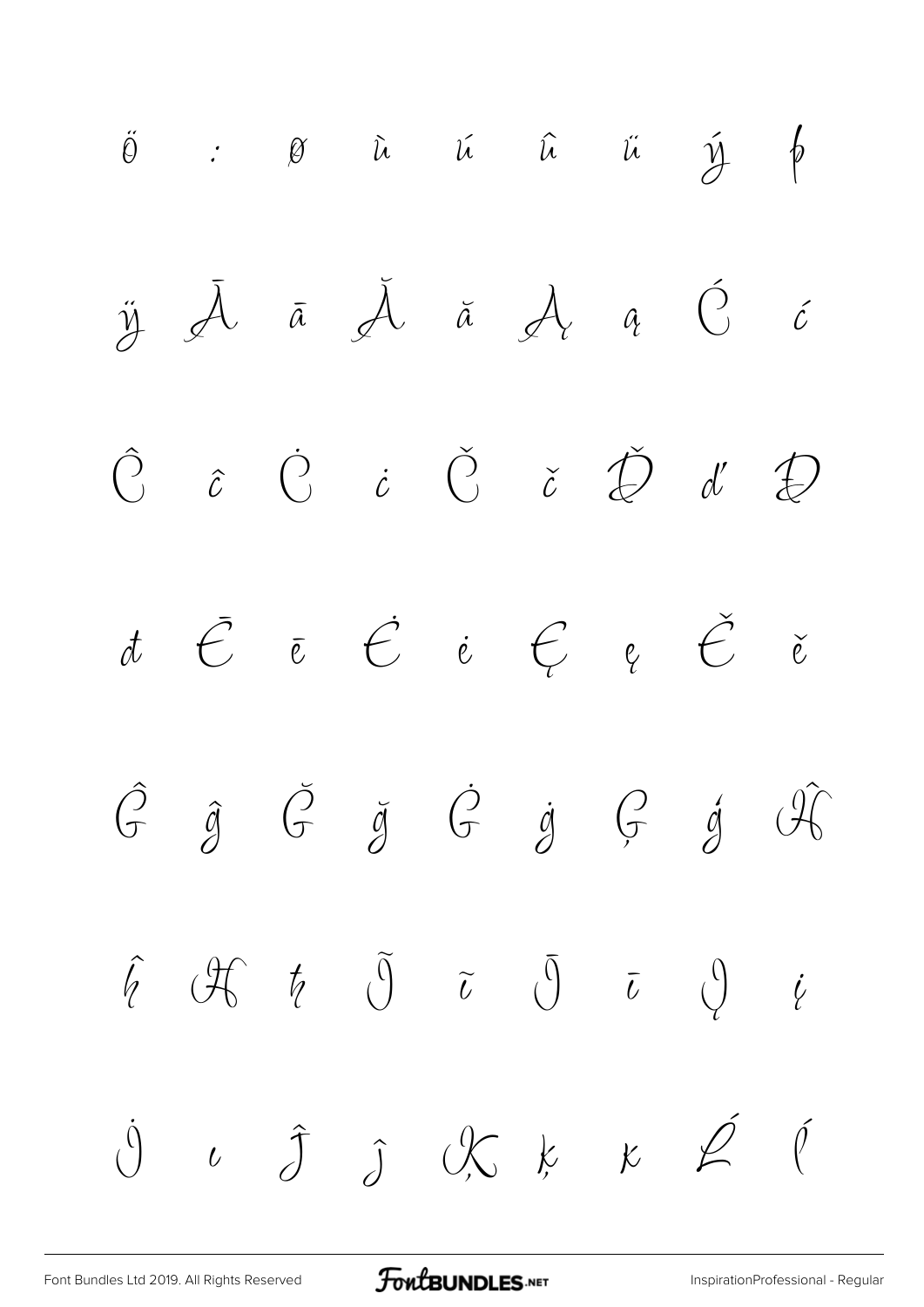$\begin{array}{ccccc} & \rho & \tilde{\rho} & \rho & \rho & \epsilon & \tilde{\eta} & \tilde{\eta} \end{array}$  $\bigvee_{i=1}^{n} \delta_{i} \circ \bigvee_{i=1}^{n} \delta_{i} \circ \bigvee_{i=1}^{n} \delta_{i} \circ \bigvee_{i=1}^{n} \delta_{i} \circ \bigvee_{i=1}^{n} \delta_{i} \circ \bigvee_{i=1}^{n} \delta_{i} \circ \bigvee_{i=1}^{n} \delta_{i} \circ \bigvee_{i=1}^{n} \delta_{i} \circ \bigvee_{i=1}^{n} \delta_{i} \circ \bigvee_{i=1}^{n} \delta_{i} \circ \bigvee_{i=1}^{n} \delta_{i} \circ \bigvee_{i=1}^{n$  $\bigcirc$  $\ddot{\theta}$  $\overline{M}$  $\alpha$   $\hat{\mathcal{R}}$  $\int$ r Ř  $\varepsilon \,\,\mathcal{R}$  $\bigcap$  $\check{\mathcal{H}}$  $\hat{\mathcal{S}}$   $\hat{\zeta}$  $\begin{array}{ccccc} & & \hat{\zeta} & \check{\zeta} & \check{\zeta} & \hat{\zeta} & \hat{\zeta} & \hat{\zeta} & \hat{\zeta} & \hat{\zeta} & \hat{\zeta} & \hat{\zeta} & \hat{\zeta} & \hat{\zeta} & \hat{\zeta} & \hat{\zeta} & \hat{\zeta} & \hat{\zeta} & \hat{\zeta} & \hat{\zeta} & \hat{\zeta} & \hat{\zeta} & \hat{\zeta} & \hat{\zeta} & \hat{\zeta} & \hat{\zeta} & \hat{\zeta} & \hat{\zeta} & \hat{\zeta} & \hat{\zeta} & \hat{\zeta} & \hat{\zeta} &$  $\hat{\zeta}$  $\overline{\mathcal{F}}$  $f'$   $\mathcal{F}$   $f$   $\widetilde{\mathcal{U}}$  $\overline{\mathcal{U}}$  $\overline{\mathcal{U}}$  $\widetilde{\mu}$  $\overline{\mu}$  $\hat{\mathcal{U}}$   $\hat{\mathfrak{\iota}}$   $\hat{\mathcal{U}}$   $\hat{\mathfrak{\iota}}$  $\mathcal{U}$  $\overline{\mathcal{Y}}$  $\sum_{i=1}^{n}$  $\tilde{\mu}$  $\mathcal{U}$  $\acute{z}$   $\acute{z}$   $\acute{z}$   $\acute{z}$   $\acute{f}$   $\acute{f}$   $\acute{S}$ 

FoutBUNDLES.NET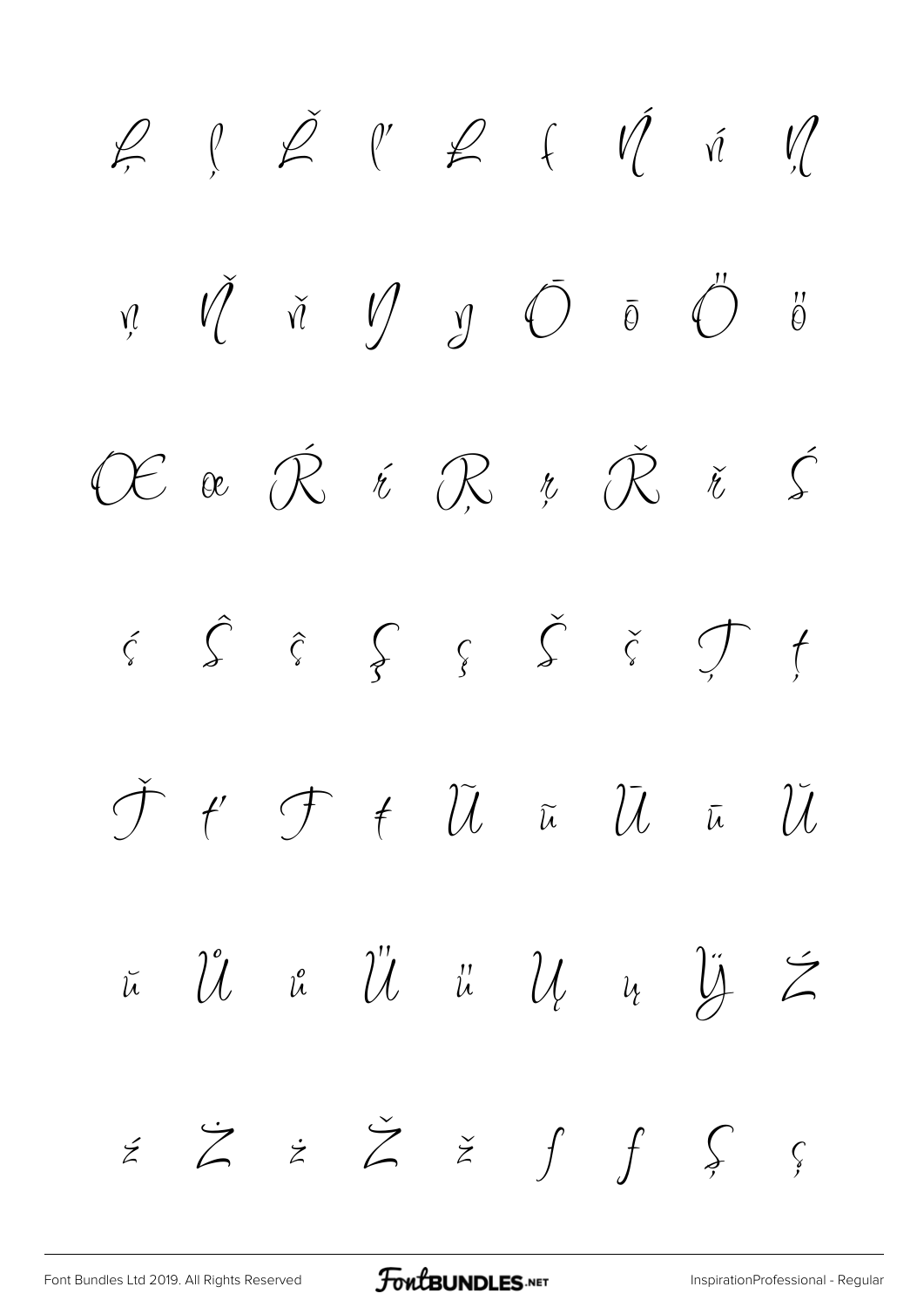

[Font Bundles Ltd 2019. All Rights Reserved](https://fontbundles.net/) **FoutBUNDLES.NET** [InspirationProfessional - Regular](https://fontbundles.net/)